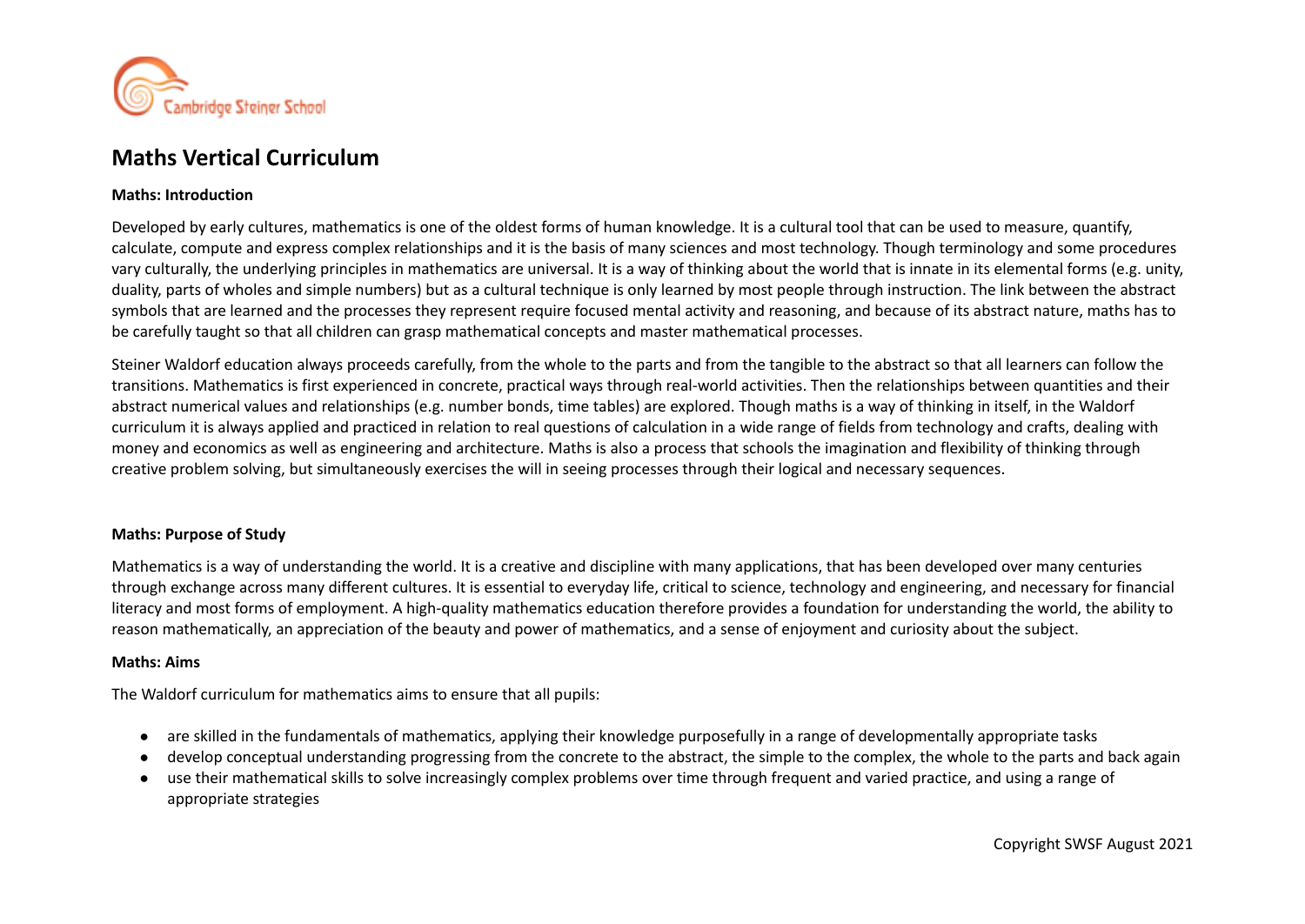

● reason mathematically by following a line of enquiry, discovering relationships and framing generalisations, developing an argument, justifying and proving using mathematical language

# **Long Term Curriculum Intents**

# **Language and communication**

- Using a wide mathematical vocabulary effectively, accurately and precisely
- Fluency in reading, writing and understanding mathematical symbols and formulae
- Representing and interpreting data in different forms and formats
- Representing, explaining and illustrating mathematical thinking and processes

### **Health and well-being**

● Enjoyment of problem creation and solution

#### **Senses**

● Seeing the same thing in different ways, seeing from different perspectives

#### **Imagination and play**

- Having internal and mental models of numbers, shape, space and measure that support mathematical thinking
- Translating between abstract mathematical mental models and real life experiences or examples

#### **Empathy**

● Understanding the thinking, methods and routes to solutions of other people

#### **Aesthetics**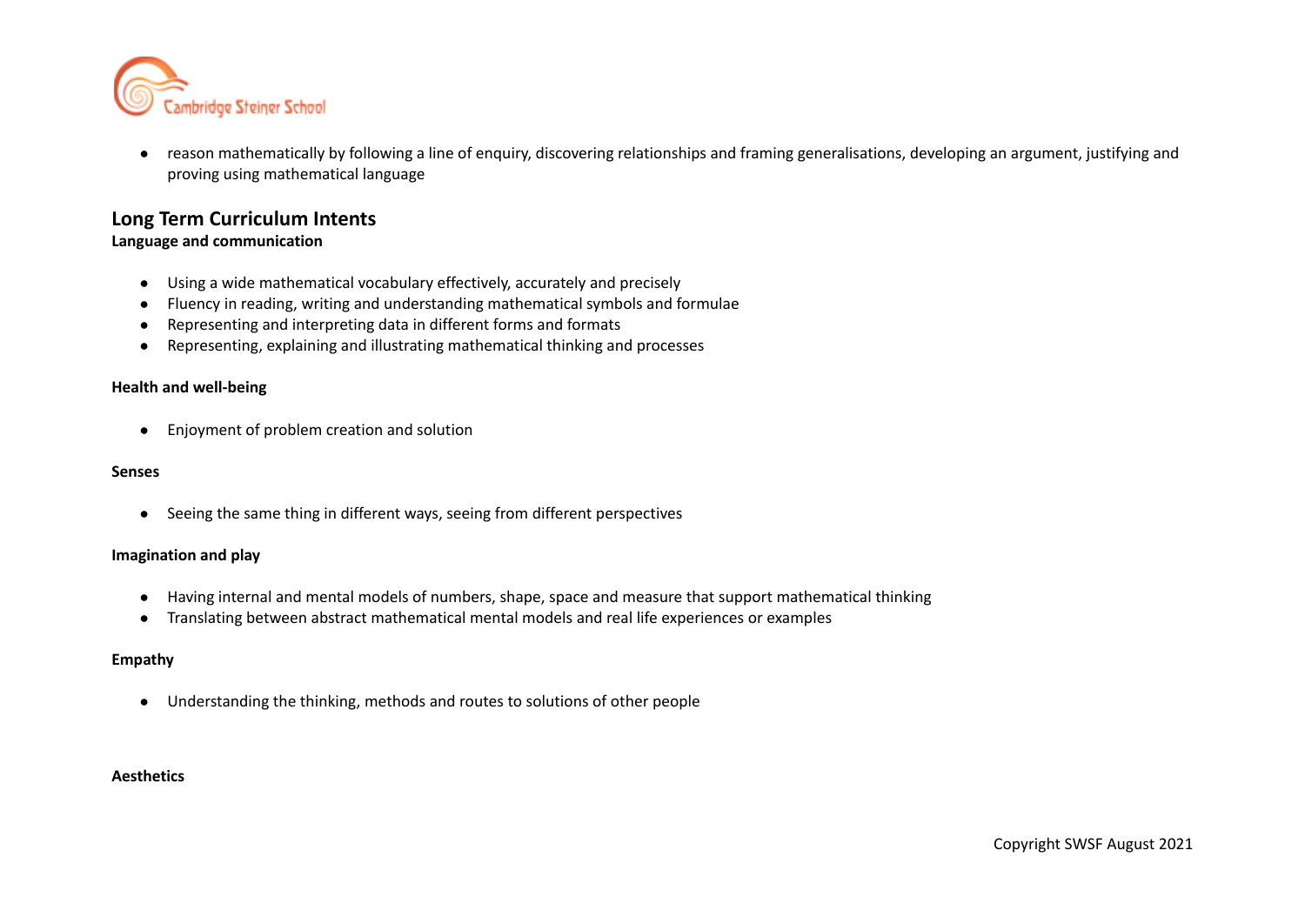

- Finding and appreciating elegant solutions to mathematical problems
- Appreciation of beauty in mathematical forms in the abstract, in nature and in man-made forms

#### **Inquiry**

- Explore patterns and not-patterns
- Explore mathematical ideas and experiment with different ways of finding solutions
- Being able to break down problems into small steps, and extract key information (decomposition and abstraction)
- Explore and experiment with shape, space and construction

#### **Democratic participation and society**

- Understanding the power of data and statistics in shaping and influencing political views
- Understanding how data and statistics can be used to manipulate people's political thinking

#### **Lifelong learning**

- Application of knowledge and skills in personal and professional life, e.g. mortages, economics, personal/business accounts etc
- An understanding of mathematics and binary code as the basis of computer coding and programming
- Understanding the mathematical processes that calculators and computers are applied to

### **Future thinking**

● Use mathematical thinking and interpretation of data to better understand risks to people and the world, and to imagine mitigations and solutions to these issues

#### **Holistic thinking / Spirituality**

- Appreciating the role of maths in spiritual experience, e.g. sacred geometry
- Using maths as a powerful language which can create connections with others across time and space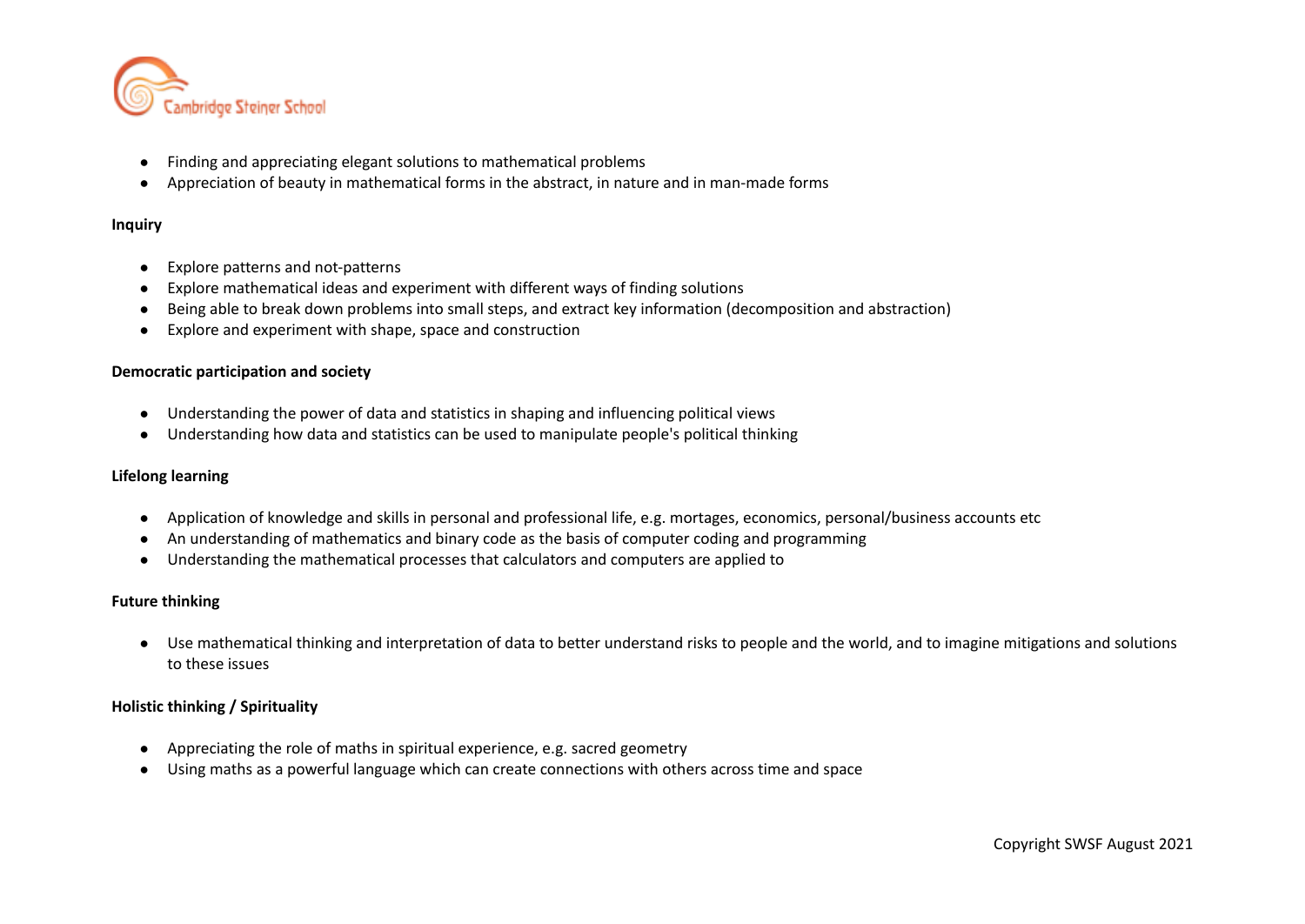

# **Judgement**

- Forming judgements based on own understanding of data and statistics
- Evaluating routes to a solution, premise or theory

| Maths Age-related Learning Opportunities for C1                                                                                                                                                                                                                                                                                                                                                                                                                                                                                                                                                                                                                                                                                   | <b>Relevant Learning Descriptors</b>                                                                                                                                                                                                                                                                                                                                                                                                                                                                                                                                                                                                                                                                                                                                                                                                                                                                       |
|-----------------------------------------------------------------------------------------------------------------------------------------------------------------------------------------------------------------------------------------------------------------------------------------------------------------------------------------------------------------------------------------------------------------------------------------------------------------------------------------------------------------------------------------------------------------------------------------------------------------------------------------------------------------------------------------------------------------------------------|------------------------------------------------------------------------------------------------------------------------------------------------------------------------------------------------------------------------------------------------------------------------------------------------------------------------------------------------------------------------------------------------------------------------------------------------------------------------------------------------------------------------------------------------------------------------------------------------------------------------------------------------------------------------------------------------------------------------------------------------------------------------------------------------------------------------------------------------------------------------------------------------------------|
| Children should have the opportunity:                                                                                                                                                                                                                                                                                                                                                                                                                                                                                                                                                                                                                                                                                             | <b>Beginning Number</b>                                                                                                                                                                                                                                                                                                                                                                                                                                                                                                                                                                                                                                                                                                                                                                                                                                                                                    |
| <b>Number</b><br>To explore patterns and non-patterns, both man-made and in<br>nature, including odd and even numbers.<br>To explore the quality of numbers and quantities to 20, how they<br>can be represented with the fingers, and including how they are<br>written in different numerical systems, how they can be ordered,<br>partitioned, represented, combined and manipulated using the<br>four operations.<br>To count and order numbers and quantities in a range of ways, in a<br>$\bullet$<br>range of situations and for a range of purposes, at least to 100<br>To explore the importance of 10 in the Arabic number system, and<br>the principles of place value, exchange and unitisation with<br>numbers to 20 | Children can identify, reproduce and invent simple concrete patterns. They<br>can differentiate between odd and event numbers. Children read, write<br>and have an understanding of numbers to 20, counting accurately with<br>correspondence and understanding cardinality. They count forwards and<br>backwards to 100, order numbers and skip count in increments with<br>regular patterns, knowing the most regular times-tables (e.g. 2s, 5s, 10s).<br>Children can compare the magnitudes of different numbers, subitising<br>smaller numbers, and having some fluency in composition, addition and<br>subtraction of numbers to 20. They can exchange and unitise numbers to<br>20. Children group and share numbers, and partition shapes into simple<br>fractions. Children solve word problems involving a single step using all four<br>operations.<br><b>Beginning Shape Space and Measure</b> |
| To group and share objects and quantities in both concrete and<br>$\bullet$<br>abstract ways, including exploring the concept of 'half'<br>To experiment with equal groups of objects and quantities,<br>exploring multiplication and division<br>To practise solving simple, single-step word or picture problems<br>$\bullet$<br>using manipulatives and pictures                                                                                                                                                                                                                                                                                                                                                               | Children can name simple geometric shapes, draw them freehand and find<br>examples of them in the environment. They can reproduce shapes and<br>forms, continuing and extending patterns. Children are able to<br>demonstrate their understanding of simple positional and directional<br>language and symmetry in their work. They accurately compare lengths,<br>heights, weights and capacities in practical activities. Children can<br>recognise some coins, and count pence using a single, small denomination<br>(e.g. 5 x 5p coins = 25p). Children indicate past, present or future using                                                                                                                                                                                                                                                                                                         |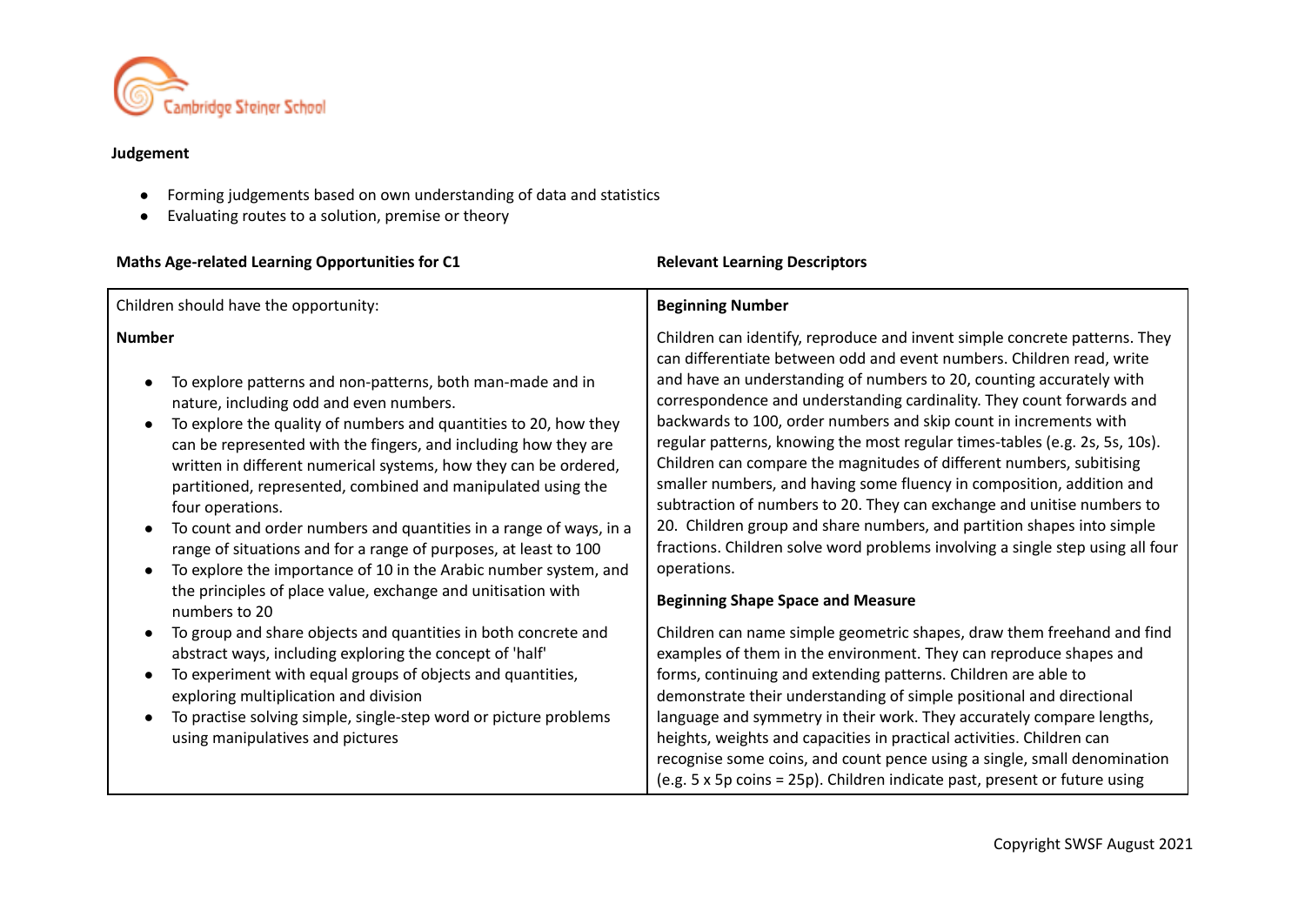

| To discuss their thinking and methods with the teacher and their<br>peers.                                                                                                                                                                                                                                                                                                                                                                                                                                                                                                                                                                                                                                                                                  | simple, everyday language (e.g. yesterday, next week) and use the<br>appropriate tense. |
|-------------------------------------------------------------------------------------------------------------------------------------------------------------------------------------------------------------------------------------------------------------------------------------------------------------------------------------------------------------------------------------------------------------------------------------------------------------------------------------------------------------------------------------------------------------------------------------------------------------------------------------------------------------------------------------------------------------------------------------------------------------|-----------------------------------------------------------------------------------------|
| <b>Shape, Space and Measure</b>                                                                                                                                                                                                                                                                                                                                                                                                                                                                                                                                                                                                                                                                                                                             |                                                                                         |
| To explore straight lines and curves through movement and<br>drawing<br>To explore using straight lines to draw regular-sided shapes and<br>stars<br>To explore using convex and concave curves to draw waves, circles,<br>ellipses, spirals, etc<br>To explore continuous patterns and sequences of shape<br>To explore relationships between shape and number<br>To experience simple positional and directional language, including<br>horizontal/vertical/diagonal, and half/quarter turn<br>To explore symmetrical reflection<br>To compare lengths, heights, weights, capacities in practical ways<br>To encounter coins and notes as representations of quantity<br>To explore the everyday language of time to indicate past, present<br>and future |                                                                                         |

| <b>Maths Age-related Learning Opportunities for C2</b>                                                      | <b>Relevant Learning Descriptors</b>                                                                                                                                                                                                                                                                                                                                        |
|-------------------------------------------------------------------------------------------------------------|-----------------------------------------------------------------------------------------------------------------------------------------------------------------------------------------------------------------------------------------------------------------------------------------------------------------------------------------------------------------------------|
| Children should have the opportunity:                                                                       | <b>Early Number</b>                                                                                                                                                                                                                                                                                                                                                         |
| <b>Number</b><br>To explore, describe and explain patterns and non-patterns, both<br>concrete and numerical | Children can identify, describe, extend and invent patterns using concrete<br>resources and numbers and can demonstrate their understanding of the<br>difference between odd and even numbers. They count beyond 1000 in 1s,<br>10s, 100s and 1000s, reading and writing Arabic numerals to 100 and<br>identifying the value of a numeral depending on its place, including |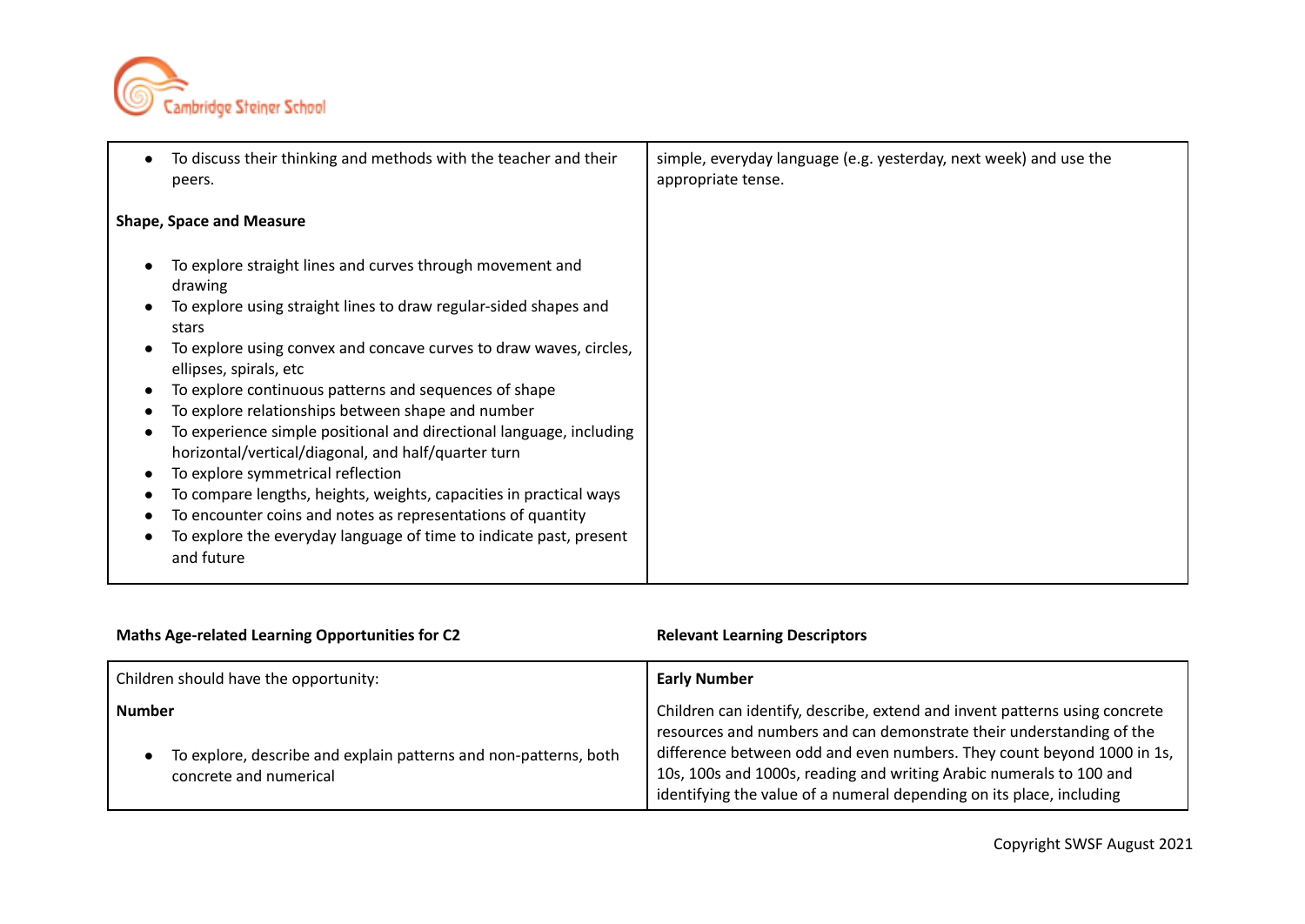

- To explore the number system beyond 1000, counting in 1s, 10s, 100s and 1000s
- To practise reading and writing numbers to 100 in Arabic form, including identifying the value of a numeral depending on place
- To practice addition and subtraction bonds to 20
- To explore and practice the four operations of number with numbers up to 100
- To explore the impact of place value on partitioning, adding and subtracting numbers
- To practise times tables in a range of ways
- To group and share objects and quantities in both concrete and abstract ways, exploring the familiar language of halves, quarters and thirds, and explaining and recording their thinking,
- To practise translating simple, single-step problems from words and pictures into mathematical equations (number sentences) and vice versa, exploring abstraction
- To discuss their thinking and methods with the teacher and their peers.

# **Shape, Space and Measure**

- To practise mirroring forms made of straight lines and/or curves in both the horizontal and vertical axes, including the figure of eight, or lemniscate
- To practise transforming straight line forms into curved and vice-versa
- To extend continuous patterns and sequences of shape
- To explore the visualisation of multiplication as pattern
- To use simple positional and directional language, including horizontal/vertical/diagonal, and half/quarter turn

understanding this value in terms of tens and ones. Children have fluency with number bonds to 20 and can recite several of the more regular times-tables (e.g. 2s, 3s, 5s, 10s). They can calculate missing digits in simple equations with numbers to 100, working across 10s boundaries and using all four operations. Children can group and share objects and quantities, representing their thinking with concrete resources, pictures and numerals. They can extract the essential mathematical information from simple word and picture problems, solving the problem, explaining the calculation in their own words and recording their thinking numerically. They can do simple calculations with money, including calculating change.

# **Early Shape, Space and Measure**

Children can draw reflections of forms made of straight lines and/or curves in both the horizontal and vertical axes, and can transform forms made of straight lines into those made of curves, and vice versa. Given the beginning of a pattern or sequence of shapes, they can extend this accurately. Children can describe aspects of their work using positional and directional language. During practical and craft activities, they measure lengths, heights, weights and capacities in useful and relatively accurate ways, using informal and/or non-standard measures. Children can recognise all coins and notes, can exchange equivalent amounts in different denominations, can count out a total amount using a mixture of denominations. They can compare durations of time using appropriate everyday language, e.g. minutes vs hours vs days, and can recognise the hours, half past and quarter past.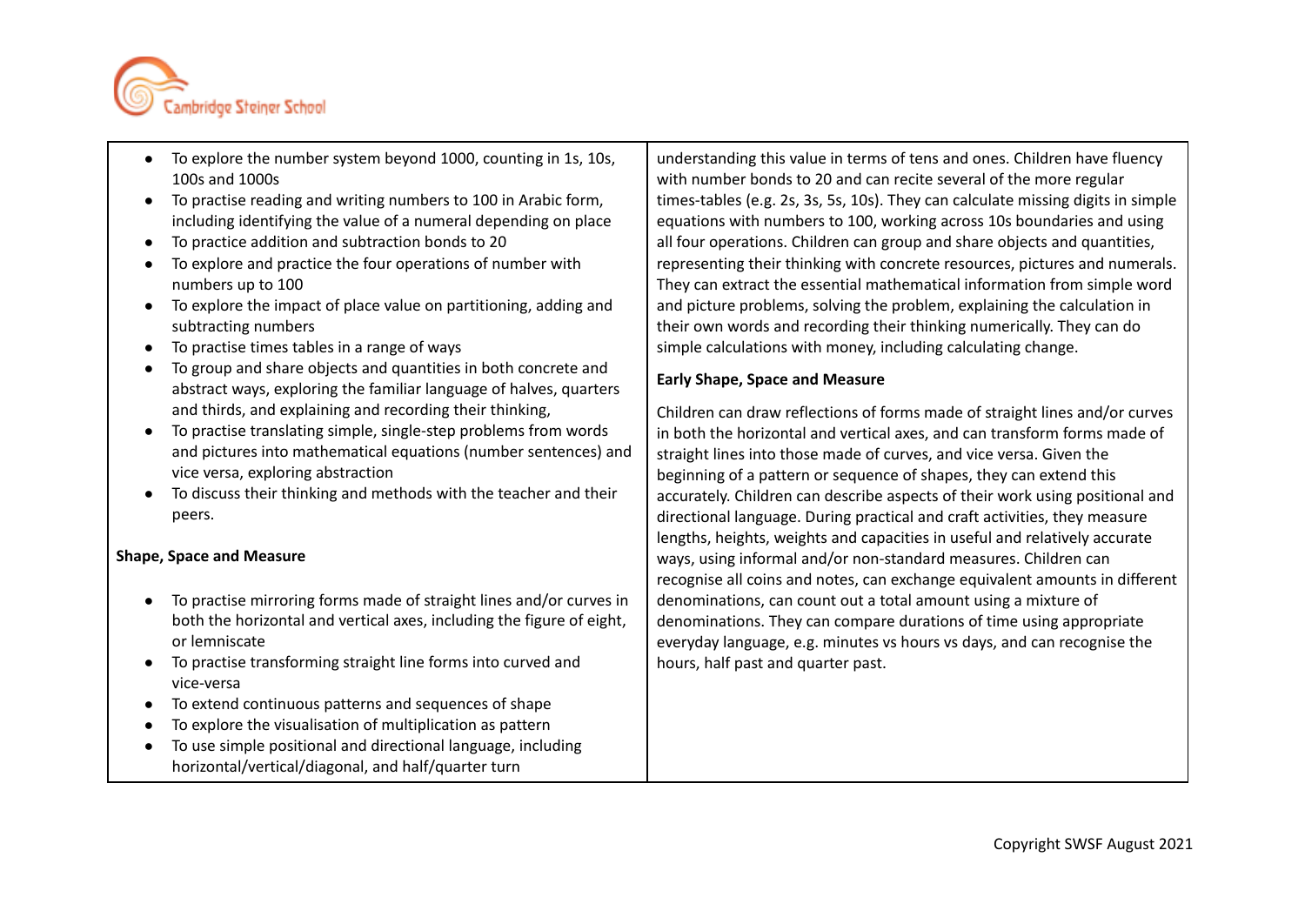

| To measure lengths, heights, weights, capacities in informal and/or<br>non-standard ways during practical activities, e.g. cups, strides,<br>knitting stitches<br>To handle real coins and notes<br>To explore the everyday language of the measurement of<br>timeâ€"minutes, hours, days, months, years; and to tell the time to |  |
|-----------------------------------------------------------------------------------------------------------------------------------------------------------------------------------------------------------------------------------------------------------------------------------------------------------------------------------|--|
| the hour, half hour and quarter.                                                                                                                                                                                                                                                                                                  |  |

| Children should have the opportunity:<br><b>Developing Number</b>                                                                                                                                                                                                                                                                                                                                                                                                                                                                                                                                                                                                                                                                                                                                                                                                                                                                                                                                                                                                                                                                                                                                                                                                                                                                                                                                                                                                                                                                                                                                                                                                                                                                                                                                                                                                                                                                                                                                                                                                                                                                                                                          |
|--------------------------------------------------------------------------------------------------------------------------------------------------------------------------------------------------------------------------------------------------------------------------------------------------------------------------------------------------------------------------------------------------------------------------------------------------------------------------------------------------------------------------------------------------------------------------------------------------------------------------------------------------------------------------------------------------------------------------------------------------------------------------------------------------------------------------------------------------------------------------------------------------------------------------------------------------------------------------------------------------------------------------------------------------------------------------------------------------------------------------------------------------------------------------------------------------------------------------------------------------------------------------------------------------------------------------------------------------------------------------------------------------------------------------------------------------------------------------------------------------------------------------------------------------------------------------------------------------------------------------------------------------------------------------------------------------------------------------------------------------------------------------------------------------------------------------------------------------------------------------------------------------------------------------------------------------------------------------------------------------------------------------------------------------------------------------------------------------------------------------------------------------------------------------------------------|
| Children can predict, continue and create sequential and numerical<br><b>Number</b><br>patterns. They count forwards and backwards from any number in 1s, 10s,<br>100s and 1000s to beyond 10 000, reading, writing and ordering any<br>To predict, continue and create sequential and numerical patterns<br>numbers and describing the value of any digit in terms of 1s, 10s, 100s and<br>To explore the number system beyond 10 000, counting forwards<br>1000s. Children can perform mental addition and subtraction to 3 digits,<br>and backwards in 1s, 10s, 100s and 1000s from any number, and<br>using known number facts and their understanding of place value to<br>writing and ordering any numbers.<br>support their working out. They can recite times-tables and answer<br>To explore the use of known number facts on more complex<br>$\bullet$<br>multiplication and division questions to 12 x 12, recognising and recalling<br>mental calculations, e.g. near doubles, crossing 10s and 100s<br>square numbers to 144. Children can use simple written methods to solve<br>boundaries, place value strategies etc<br>equations for all 4 operations with numbers to 100, explaining their<br>To explore the impact of place value on partitioning, adding and<br>reasoning verbally. They can represent multiplication in arrays. Children can<br>subtracting numbers<br>use the language of halves, thirds and quarters accurately in different<br>To practise times tables in a range of ways as both multiplication<br>contexts, including o'clock, quarter past and half past on an analogue clock,<br>and division, including exploration of square numbers<br>grouping and sharing objects and quantities. They can solve word and<br>To explore and practise simple written methods for the four<br>picture problems by extracting the essential mathematical information,<br>operations of number with numbers up to 100<br>recording this in the form of an equation, and then solving it, explaining the<br>To explore multiplication represented as arrays and in other<br>calculation in their own words.<br>pictorial ways, preceding calculation of area |

# **Maths** Age-related Learning Opportunities for C3 **Relevant** Learning Descriptors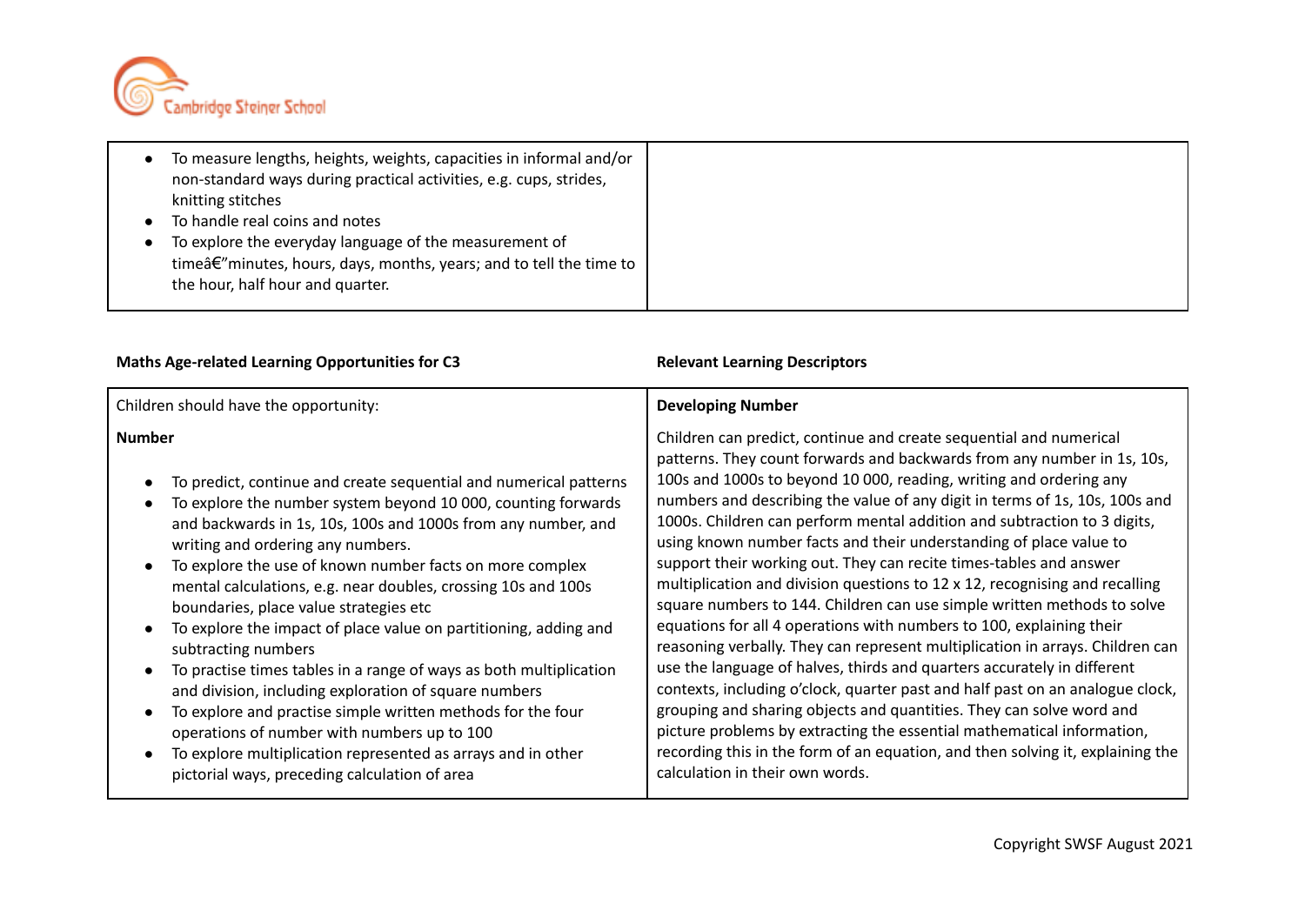

- To explore the language of halves, quarters and thirds in different contexts, e.g. shapes, numbers, time
- To practise translating single-step problems from words and pictures into mathematical equations and vice versa, practicing abstracting key information
- To discuss their thinking and methods with the teacher and their peers.

#### **Shape, Space and Measure**

- To practise copying and extending complex running forms, including forms which overlap, coil and intertwine
- To practise creating forms which include regular shapes, e.g. triangle, square, pentagon, hexagon
- To practise mirroring forms with a combination of horizontal, vertical and diagonal symmetries
- To use simple positional, directional and geometric language
- To explore the history of measurement, and the evolution of standard units
- To explore and practice estimation, measurement and comparison of length, weight and capacity
- To practice using the tools of measurement, e.g. rulers, balances, scales etc
- To relate mathematical problem solving skills to practical questions of measurement
- To explore how coins and notes can be combined to create amounts, be exchanged, and make change

**Data Handling**

#### **Developing Shape, Space and Measure**

Children can extend complex forms with overlapping, coiling and/or intertwined elements, identifying and naming common geometric shapes. They can draw symmetrical reflections of forms on the horizontal, vertical and/or diagonal axes, and use simple positional, directional and geometrical language to describe their work. Children can use appropriate tools to measure lengths, heights, weights and capacities of differing scales, using a range of non-standard and standard measures, understanding the history and conventions of the metric measuring system in the UK. They can use their mathematical knowledge and understanding to solve problems of measurement with all four operations. Children can use coins and notes to make totals and give change. They can tell the time to 5 minutes on an analogue clock.

#### **Developing Data Handling**

Children can add data in numbers, words and pictures to tables and charts.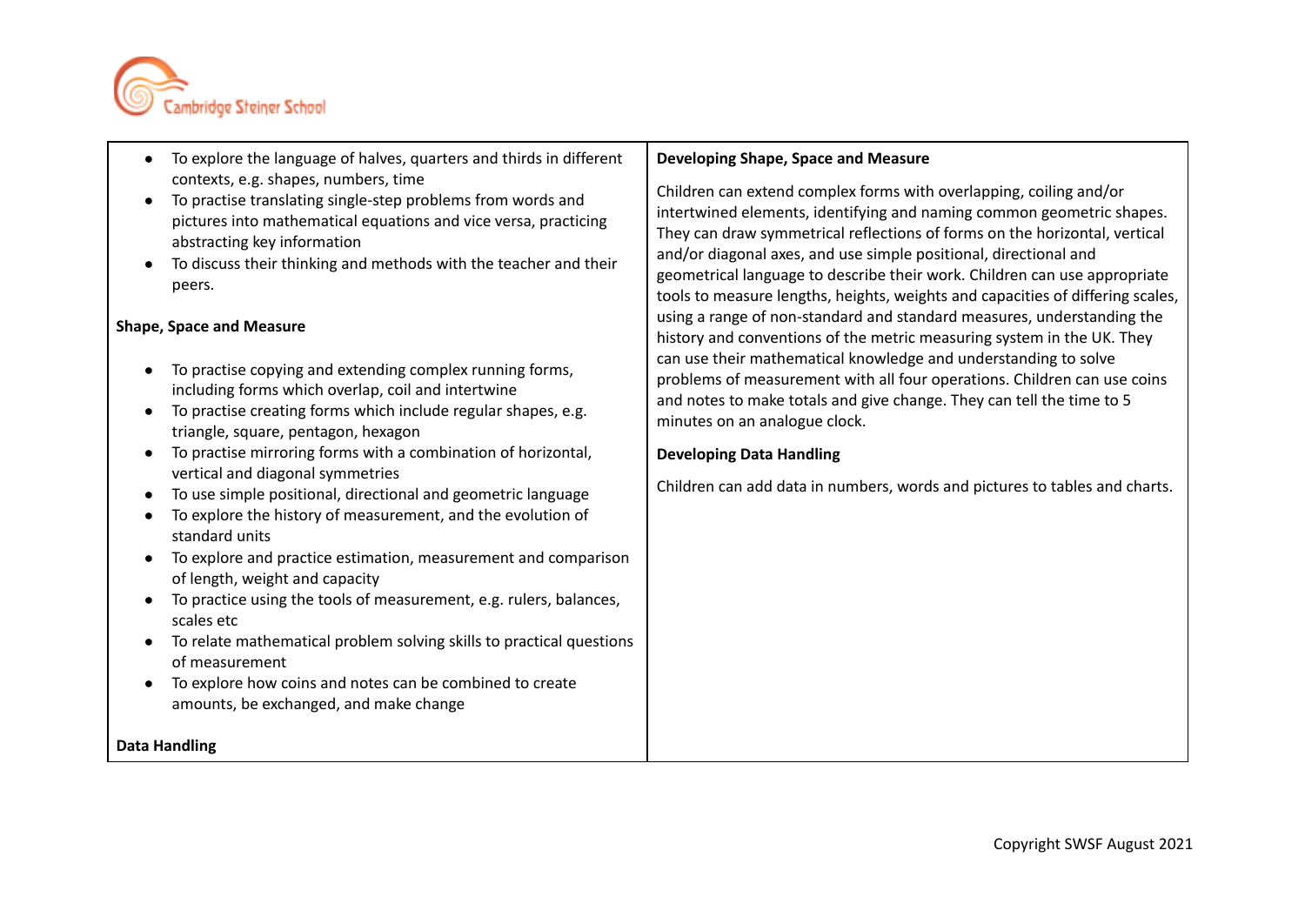

|  | Explore the recording of data in tables and charts |
|--|----------------------------------------------------|
|--|----------------------------------------------------|

# **Maths** Age-related Learning Opportunities for C4 **Relevant** Learning Descriptors

| Children should have the opportunity:                                                                                                                                                                                                                                                                                                                                                                                                                                                                                                                                                                                                                                                                                                                                                                                                                                                                                                                                                                                        | <b>Progressing Number</b>                                                                                                                                                                                                                                                                                                                                                                                                                                                                                                                                                                                                                                                                                                                                                                                                                                                                                                                                                                                                                                                                                                                                                                                                                                                                                                                                                                                                             |
|------------------------------------------------------------------------------------------------------------------------------------------------------------------------------------------------------------------------------------------------------------------------------------------------------------------------------------------------------------------------------------------------------------------------------------------------------------------------------------------------------------------------------------------------------------------------------------------------------------------------------------------------------------------------------------------------------------------------------------------------------------------------------------------------------------------------------------------------------------------------------------------------------------------------------------------------------------------------------------------------------------------------------|---------------------------------------------------------------------------------------------------------------------------------------------------------------------------------------------------------------------------------------------------------------------------------------------------------------------------------------------------------------------------------------------------------------------------------------------------------------------------------------------------------------------------------------------------------------------------------------------------------------------------------------------------------------------------------------------------------------------------------------------------------------------------------------------------------------------------------------------------------------------------------------------------------------------------------------------------------------------------------------------------------------------------------------------------------------------------------------------------------------------------------------------------------------------------------------------------------------------------------------------------------------------------------------------------------------------------------------------------------------------------------------------------------------------------------------|
| <b>Number</b><br>To explore number patterns which use one of the four operations<br>To explore the number system beyond 100 000, counting forwards<br>and backwards in 1s, 10s, 100s and 1000s from any number, and<br>writing and ordering any numbers.<br>To explore the addition and subtraction bonds of and within 50 and<br>100, e.g. 75 + 25; doubling 100s and 50s<br>To develop fluency in multiplication and division facts to 12 x 12,<br>including finding factors<br>To explore and practice formal written methods for the four<br>operations of number<br>To explore fractions as parts of a whole, and discover how they can<br>be represented, ordered, combined and manipulated<br>To practice translating simple multi-step problems from words and<br>pictures into mathematical equations and vice versa, practicing<br>abstracting key information and exploring decomposition (breaking<br>the problem down into parts)<br>To discuss their thinking and methods with the teacher and their<br>peers. | Children can identify and extend number patterns which use one of the<br>four operations. They count forwards and backwards from any number in<br>1s, 10s, 100s and 1000s to beyond 100 000, reading, writing and ordering<br>any numbers and describing the value of any digit in terms of 1s, 10s, 100s<br>and 1000s. Children know number bonds of 100, and can fluently count in<br>and add and subtract 100s and 50s. They know their multiplication tables<br>and corresponding division facts to 12 x 12 both in and out of sequence,<br>can find the factors of a given number, and identify common multipliers<br>and factors for numbers. Children can use formal written methods to carry<br>out calculations for all four operations with larger numbers. Children can<br>read, write, order and manipulate simple fractions, adding and subtracting<br>where the denominator is the same. They can identify equivalent fractions,<br>simplify fractions and convert simple improper fractions to mixed numbers.<br>Children can solve word problems involving multiple steps, identifying the<br>essential mathematical information, and the steps needed, and explaining<br>the calculation in their own words.<br><b>Progressing Shape, Space and Measure</b><br>Children can draw complex forms involving intertwining and plaiting. They<br>draw regular shapes freehand, and can divide them into a given number of |
| <b>Shape, Space and Measure</b>                                                                                                                                                                                                                                                                                                                                                                                                                                                                                                                                                                                                                                                                                                                                                                                                                                                                                                                                                                                              | equal parts with relative accuracy. Children can use simple tools for<br>measurement of length, height, weight and capacity with relative accuracy,                                                                                                                                                                                                                                                                                                                                                                                                                                                                                                                                                                                                                                                                                                                                                                                                                                                                                                                                                                                                                                                                                                                                                                                                                                                                                   |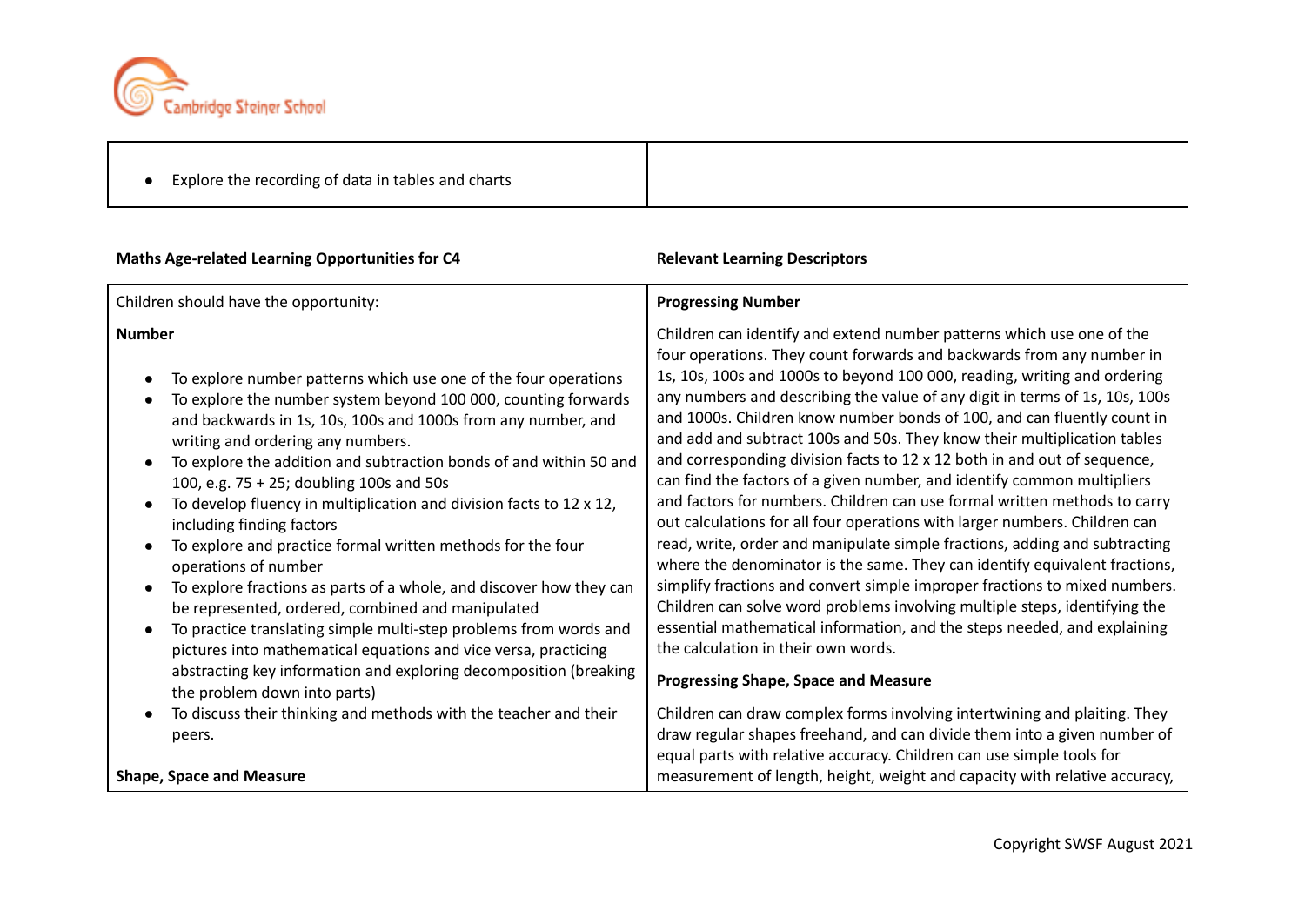

| To practice drawing intertwining and plaited motifs, e.g. knotwork,<br>extending patterns and mirroring shapes<br>To explore geometrical drawing of regular shapes, and dividing<br>shapes into equal parts<br>To explore and practice recording length, height, weight, capacity,<br>time and money accurately<br>To explore and practice telling the time using minutes past and<br>minutes to on an analogue clock<br>To practice applying mathematical knowledge and skill with the<br>four operations in different contexts, e.g. money, measurement<br>and time<br>Data Handling | and record their measurements appropriately. They read and write the<br>time using minutes past and minutes to and an analogue clock, and can<br>record amounts of money using appropriate symbols, including a decimal<br>point. Children can solve mathematical problems using units of<br>measurement with all four operations.<br><b>Progressing Data Handling</b><br>Children can record data with relative accuracy in a table, bar chart and pie<br>chart. |
|----------------------------------------------------------------------------------------------------------------------------------------------------------------------------------------------------------------------------------------------------------------------------------------------------------------------------------------------------------------------------------------------------------------------------------------------------------------------------------------------------------------------------------------------------------------------------------------|-------------------------------------------------------------------------------------------------------------------------------------------------------------------------------------------------------------------------------------------------------------------------------------------------------------------------------------------------------------------------------------------------------------------------------------------------------------------|
| To explore recording data using tables and bar and pie charts                                                                                                                                                                                                                                                                                                                                                                                                                                                                                                                          |                                                                                                                                                                                                                                                                                                                                                                                                                                                                   |

# **Maths** Age-related Learning Opportunities for C5 **Relevant** Learning Descriptors

| Children should have the opportunity:                                                                                                                                                                                                                                                                              | <b>Competent Number</b>                                                                                                                                                                                                                                                                                                                                                                                                                                                                                                                                                                                                   |
|--------------------------------------------------------------------------------------------------------------------------------------------------------------------------------------------------------------------------------------------------------------------------------------------------------------------|---------------------------------------------------------------------------------------------------------------------------------------------------------------------------------------------------------------------------------------------------------------------------------------------------------------------------------------------------------------------------------------------------------------------------------------------------------------------------------------------------------------------------------------------------------------------------------------------------------------------------|
| <b>Number</b><br>To discover the rules governing numerical patterns<br>To explore the number system beyond 0.001, counting forwards<br>and backwards in tenths, hundredths, thousandths from any<br>number, and writing and ordering any numbers.<br>To explore the addition and subtraction bonds of and within 1 | Children can find and express the rule governing the creation of a pattern.<br>They can generate a pattern using a rule of their choosing. Children can<br>count forwards and backwards from any number in tenths, hundredths and<br>thousandths, reading, writing and ordering any numbers and describing the<br>value of any digit. They know the number bonds of 1 within tenths and<br>hundredths. Children know their multiplication tables and corresponding<br>division facts to 12 x 12 both in and out of sequence, can solve these<br>equations quickly and confidently, including missing number problems, can |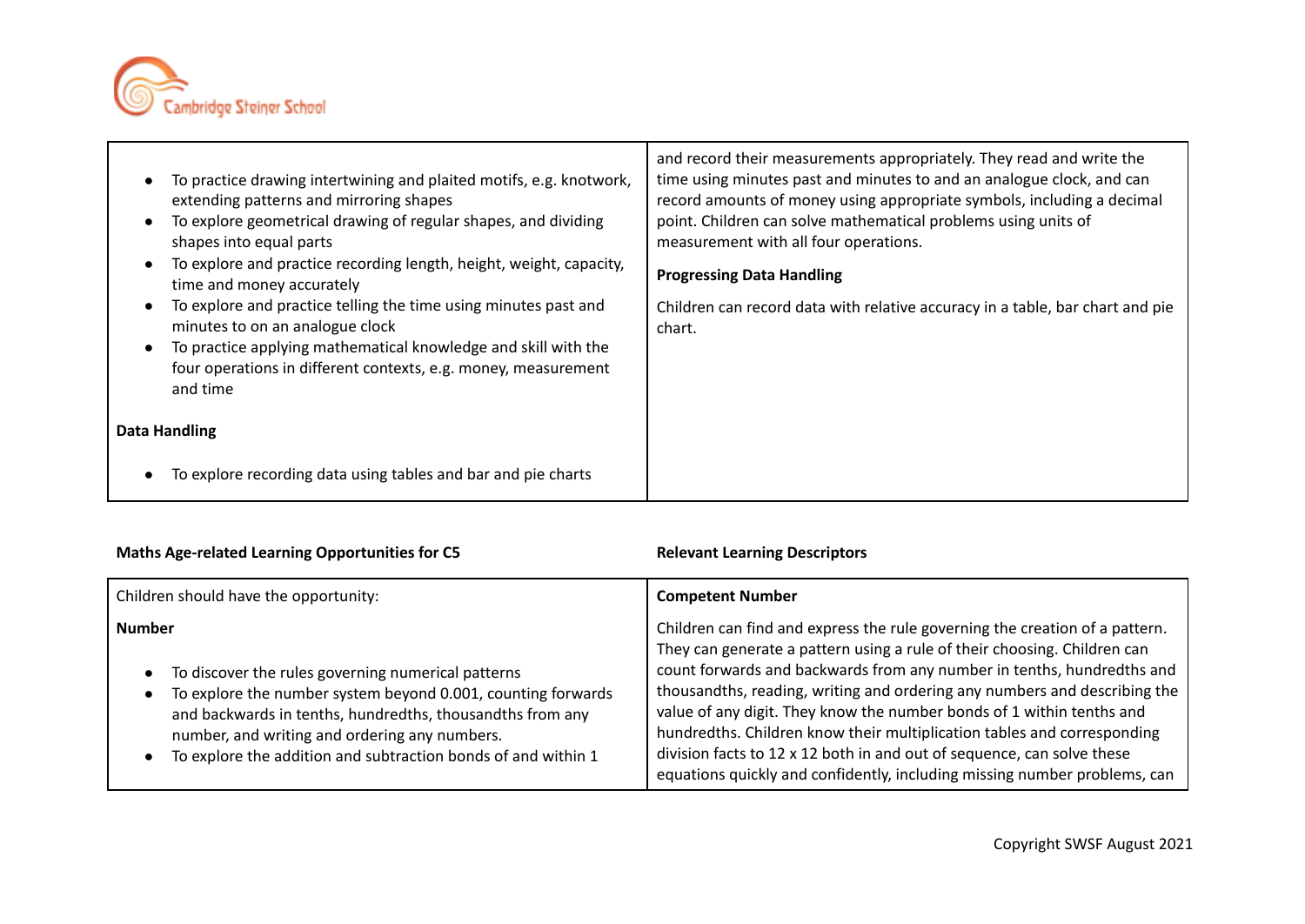

- To develop speed and fluency in multiplication and division facts to 12 x 12, including finding factors
- To develop fluency in formal written methods for the four operations of number
- To learn the rules that govern rounding
- To explore fractions of whole numbers
- To explore the connections between fractions, decimals and place value
- To explore using the four operations of number with fractions and decimals
- To practice translating multi-step problems from words and pictures into mathematical equations and vice versa, abstracting key information and using decomposition to break down complex problems into more manageable parts
- To discuss their thinking and methods with the teacher and their peers.

## **Shape, Space and Measure**

- To be introduced to tools such as set square, ruler and compass to construct geometric figures
- To explore the calculation of perimeter and area
- To explore simple nets for 3D shape
- To explore Pythagoras' theorem, including the construction of different triangles
- To explore working with metric measurement of length, weight, volume and capacity, including using decimals
- To practice reading and writing the time in analogue and digital formats, including the 24 hour clock

find all the factors of a given number, and identify common multipliers and factors for numbers. They can round numbers to the nearest ten, hundred, tenth and hundredth. Children confidently, fluently and accurately use formal written methods to carry out calculations for all four operations with large numbers, and across the decimal point. They can find a fraction or a decimal of a whole number, translating between decimals and fractions. Children can perform all four operations with fractions, mixed numbers and improper fractions. They can apply all of their arithmetic skills to multi-step word problems, abstracting the key information and breaking the problem down into logical, solvable steps, and explaining the calculation in their own words.

### **Competent Shape, Space and Measure**

Children can use a pair of compasses to draw accurate circles and divide them into a given number of parts. They can use perpendicular and angle bisection to construct a range of geometrical shapes, and also draw these freehand. Children can describe geometric shapes using accurate vocabulary, including for different types of triangle and angle. They can calculate the perimeter and area of a given shape, and draw freehand nets of 3D shapes. Children can demonstrate their understanding of Pythagoras' theorem in practical ways, using manipulatives and/or pictures. Children can first estimate, then weigh and measure accurately to decimal places, converting between units (e.g. cm to m; g to kg). They can read and write the time in both analogue and digital formats, and using both 12 and 24 hour conventions. Children can solve multi-step word problems in measurement of time, length, weight, capacity and volume using all four operations.

## **Competent Data Handling**

Children can use simple coordinates to plot points on a grid and extract data from a grid. They can find information from a table or chart and use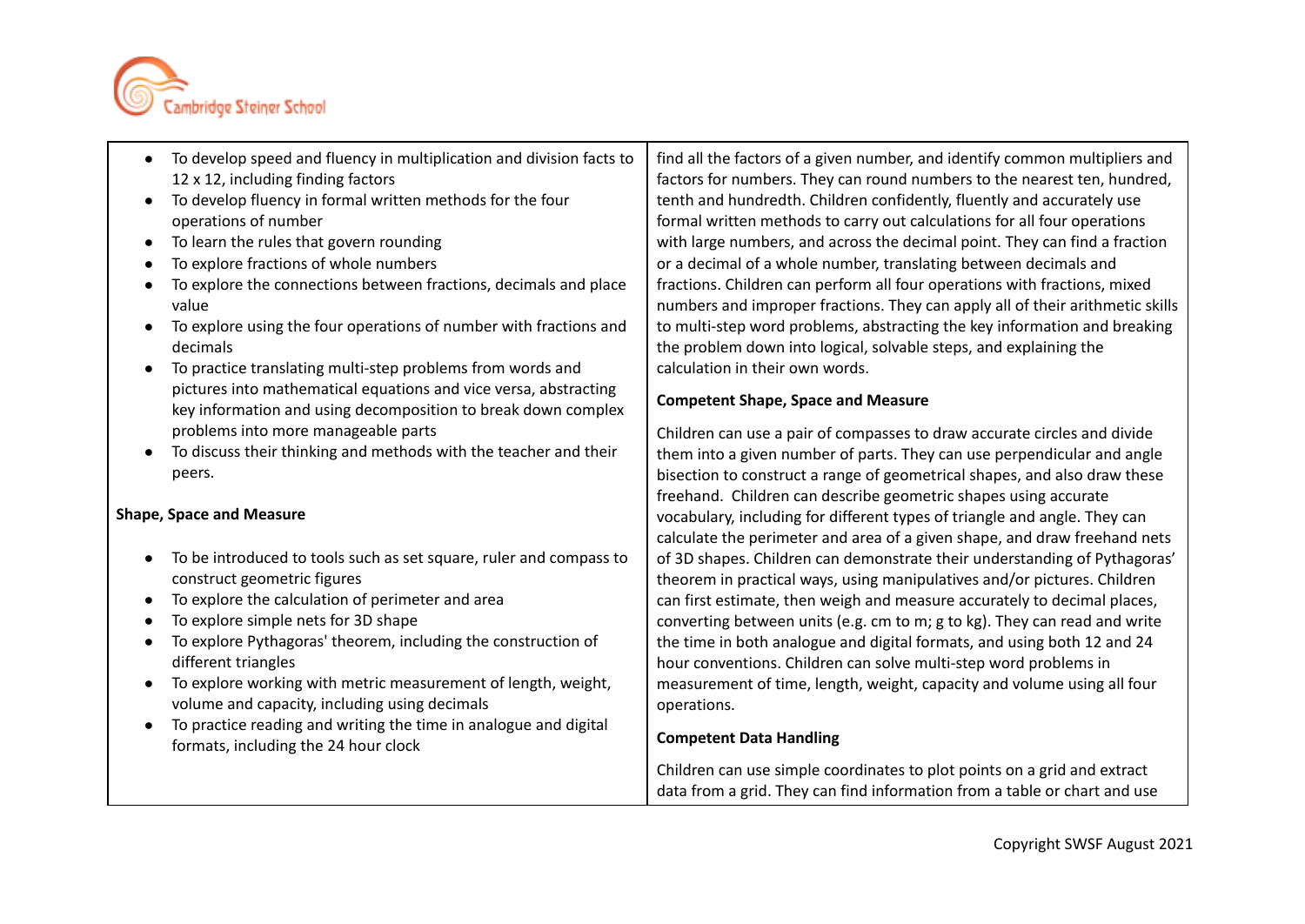

| To practice applying mathematical knowledge and skill with the<br>four operations, including solving word problems, to problems<br>involving time, length, weight, capacity and volume | this information to solve a given problem, for example solving a word<br>problem using a timetable. |
|----------------------------------------------------------------------------------------------------------------------------------------------------------------------------------------|-----------------------------------------------------------------------------------------------------|
| Data Handling                                                                                                                                                                          |                                                                                                     |
| To explore plotting points on a grid<br>To practice extracting data from a table or chart                                                                                              |                                                                                                     |

# **Maths Age-related Learning Opportunities for C6 Relevant Learning Descriptors**

| Children should have the opportunity:                                | <b>Secure Number</b>                                                                       |
|----------------------------------------------------------------------|--------------------------------------------------------------------------------------------|
| Number                                                               | Pupils have a sound understanding of the number system, including                          |
| To consolidate knowledge and understanding of the number             | indices/powers and place value. They can order any whole numbers and                       |
| system, including the use of indices/powers greater than 2; and      | decimals to four places as well as common fractions, and compare                           |
| ordering any whole numbers, common fractions and decimals to         | decimals, fractions and percentages, using the appropriate mathematical                    |
| four places                                                          | symbols to denote relationships (= $\neq$ < > $\leq$ $\geq$ ). Pupils can also express the |
| To explore the relationship between decimals, fractions and          | relationship of two numbers with ratio notation, reducing to the simplest                  |
| percentages                                                          | form. Pupils can use a range of strategies to perform both mental and                      |
| To explore ratios                                                    | written calculations with integers, decimals, proper and improper fractions                |
| To develop fluency, flexibility, and a range of strategies in mental | and mixed numbers, using all four operations. This is supported by a fluent                |
| and written calculations with all four operations, applied to        | knowledge of number facts and times tables. Pupils can apply all of their                  |
| integers, decimals, proper and improper fractions and mixed          | arithmetic skills to multi-step word problems, including those involving                   |
| numbers                                                              | time, length, weight, capacity and volume, abstracting the key information                 |
| To practice translating multi-step problems from words and           | and breaking the problem down into logical, solvable steps, and explaining                 |
| pictures into mathematical equations and vice versa, abstracting     | the calculation in their own words. Pupils can use their arithmetic                        |
| key information and using decomposition to break down complex        | knowledge and understanding in relation to simple business maths,                          |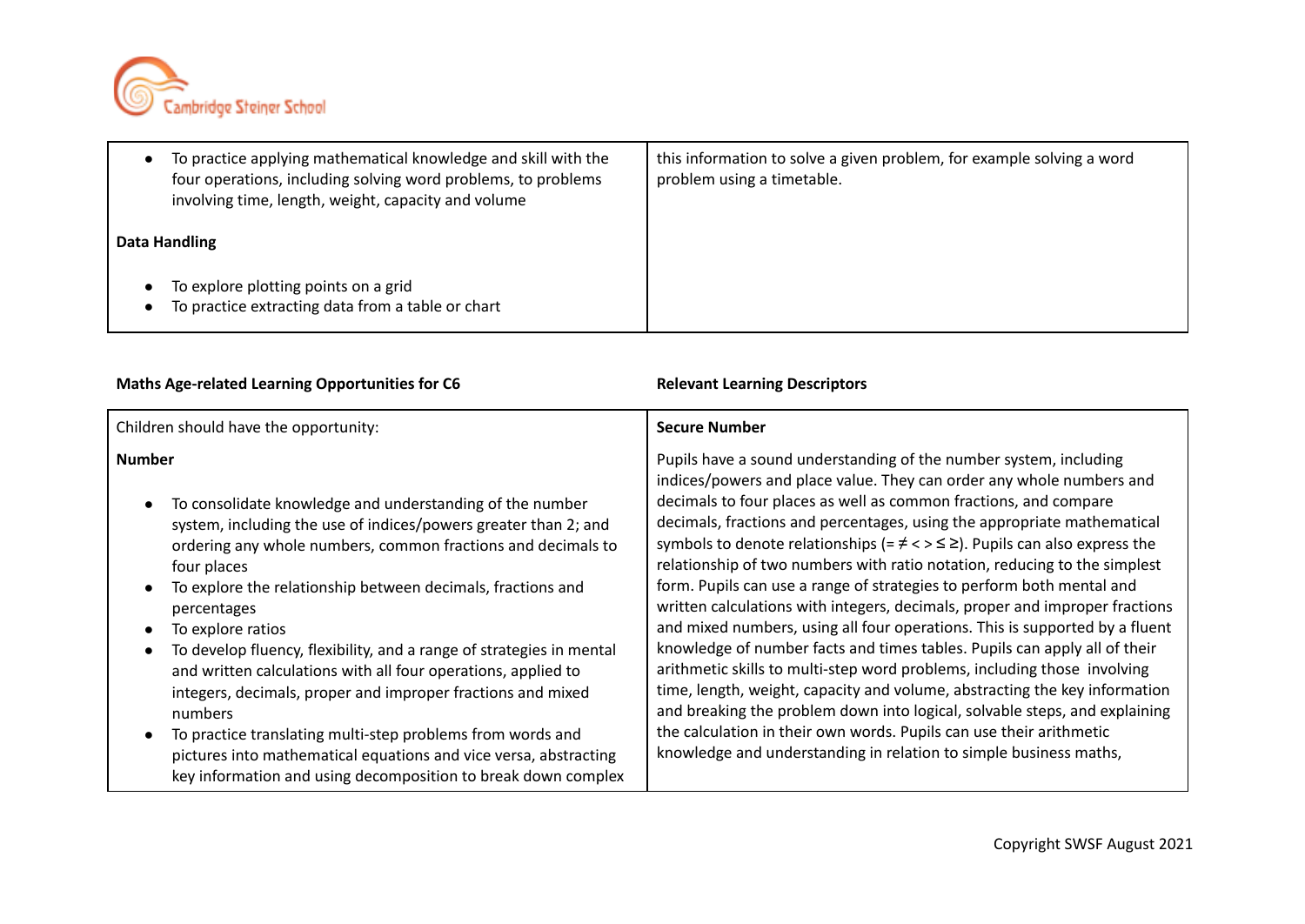

problems into more manageable parts, and including problems involving time, length, weight, capacity and volume

- To encounter simple business maths in practical contexts, e.g. simple and compound interest, VAT, and profit and loss.
- To discuss their thinking and methods with the teacher and their peers.

#### **Shape, Space and Measure**

- To explore the accurate construction of angles using compasses
- To explore the construction of leaf forms from triangles and circles.
- To explore the construction of similar, complementary, supplementary and other angles, and the associated terminology
- To explore the construction of triangles
- To explore the geometrical proof of sums of angles of triangles
- To explore congruent triangles and the four principal cases for congruency
- To explore other congruent shapes
- To explore coordinate axes
- To explore translations and movement properties of triangles and quadrilaterals
- To explore finding the perimeter and area of more complex shapes, and the volume of cuboids

#### **Data Handling**

- To explore the accurate collection and presentation of data using block graphs, line graphs and pictograms
- To use tables, graphs and diagrams to identify patterns and trends in data sets

calculating simple and compound interest, applying formulae such as VAT, price rises/decreases and discounts, and calculating profit and loss.

#### **Secure Shape, Space and Measure**

Pupils can construct shapes and forms with clean lines, using precise measurements and accurate angles. They can describe angles using appropriate terminology (obtuse, acute, reflex, right-angle, perpendicular, parallel, similar, complementary, supplementary etc). Pupils can use their understanding of formulae such as the sum of the angles of a triangle or the principal cases for the congruency of triangles to solve problems such as finding a missing angle and prove their answer. They can plot points and shapes onto coordinate axes, accurately rotating, translating and reflecting triangles and quadrilaterals. Pupils can find the perimeter and area of more complex shapes, and the volume of cuboids.

### **Secure Data Handling**

Pupils can ask questions to generate data, and record answers in tables or charts. They can represent and display data using block graphs, line graphs or pictograms. Pupils can read, interpret and draw line graphs, extracting information to solve problems or draw conclusions. They can find the three types of average and the range of a set of integers. Pupils can identify and talk about relationships and patterns within sets of data, using tables, graphs and/or diagrams.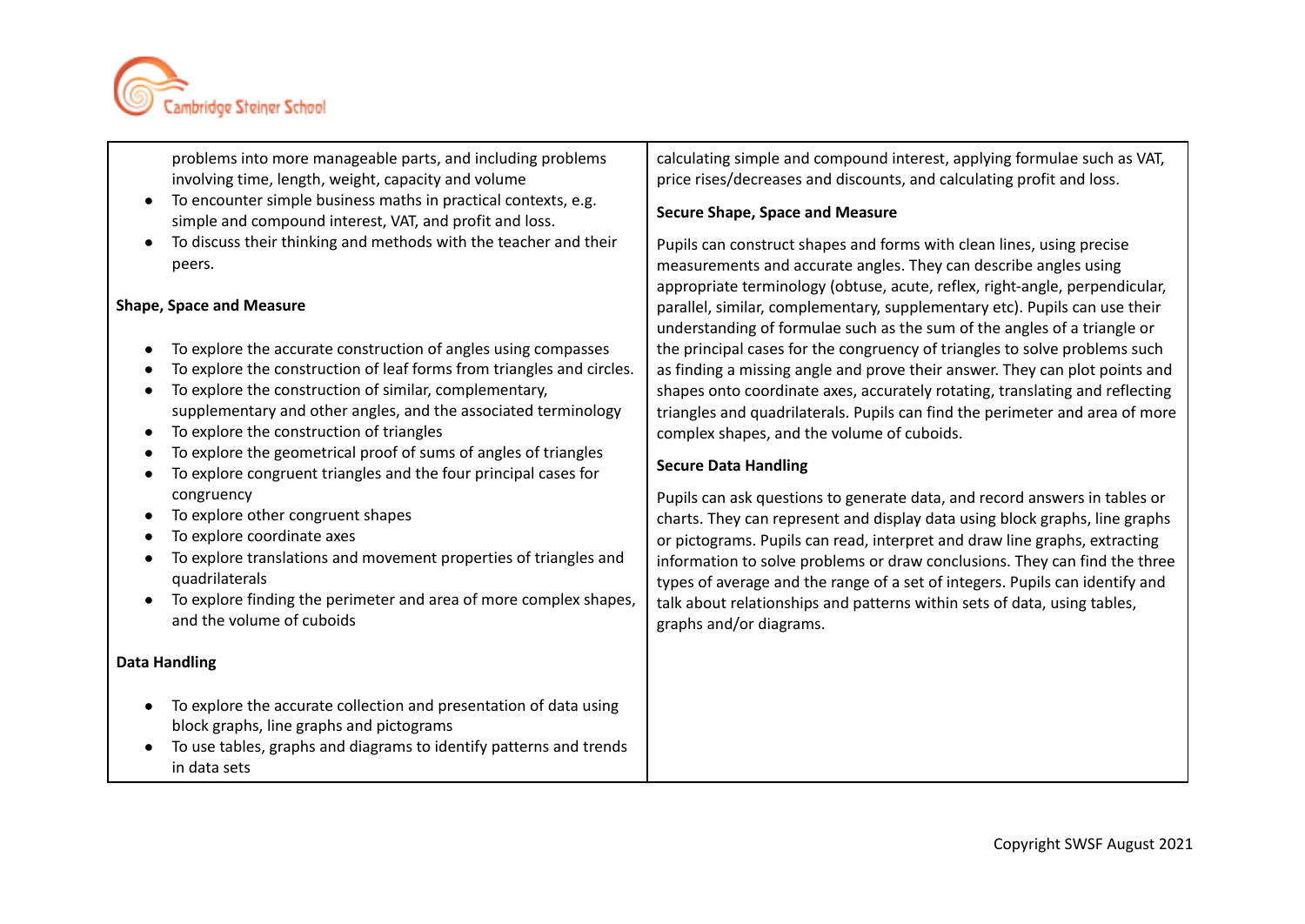

● To explore statistics

| <b>Maths Age-related Learning Opportunities for C7</b>                                                                                                                                                                                                                                                                                                                                                                                                                                                                                                                                                                                                                                                                                                                                                                                                                                                                                                                                                                                                                                                                                                                                                                                                                                                  | <b>Relevant Learning Descriptors</b>                                                                                                                                                                                                                                                                                                                                                                                                                                                                                                                                                                                                                                                                                                                                                                                                                                                                                                                                                                                                                                                                                                                                                                                                                                                                                                                                                                                                                                                |
|---------------------------------------------------------------------------------------------------------------------------------------------------------------------------------------------------------------------------------------------------------------------------------------------------------------------------------------------------------------------------------------------------------------------------------------------------------------------------------------------------------------------------------------------------------------------------------------------------------------------------------------------------------------------------------------------------------------------------------------------------------------------------------------------------------------------------------------------------------------------------------------------------------------------------------------------------------------------------------------------------------------------------------------------------------------------------------------------------------------------------------------------------------------------------------------------------------------------------------------------------------------------------------------------------------|-------------------------------------------------------------------------------------------------------------------------------------------------------------------------------------------------------------------------------------------------------------------------------------------------------------------------------------------------------------------------------------------------------------------------------------------------------------------------------------------------------------------------------------------------------------------------------------------------------------------------------------------------------------------------------------------------------------------------------------------------------------------------------------------------------------------------------------------------------------------------------------------------------------------------------------------------------------------------------------------------------------------------------------------------------------------------------------------------------------------------------------------------------------------------------------------------------------------------------------------------------------------------------------------------------------------------------------------------------------------------------------------------------------------------------------------------------------------------------------|
| Children should have the opportunity:                                                                                                                                                                                                                                                                                                                                                                                                                                                                                                                                                                                                                                                                                                                                                                                                                                                                                                                                                                                                                                                                                                                                                                                                                                                                   | <b>Proficient Number</b>                                                                                                                                                                                                                                                                                                                                                                                                                                                                                                                                                                                                                                                                                                                                                                                                                                                                                                                                                                                                                                                                                                                                                                                                                                                                                                                                                                                                                                                            |
| <b>Number</b><br>To consolidate knowledge and understanding of the number<br>$\bullet$<br>system: ordering whole numbers, common fractions and decimals;<br>converting between decimals, fractions and percentages;<br>expressing relationships through ratios; identifying prime numbers<br>and squares.<br>To explore the powers and roots of numbers<br>$\bullet$<br>To consolidate fluency in mental and written calculations with all<br>four operations, applied to integers, fractions, decimals, proper<br>and improper fractions and mixed numbers<br>To encounter recurring decimals and their conventions.<br>$\bullet$<br>To encounter negative numbers, introduced through business<br>$\bullet$<br>maths (see below), and then to explore the rules of calculating with<br>negative numbers<br>To explore the vocabulary used to describe elements of the<br>$\bullet$<br>number system (e.g. negative, natural and positive rational<br>numbers, integers etc)<br>To practice translating multi-step problems from words and<br>pictures into mathematical equations and vice versa, abstracting<br>key information and using decomposition to break down complex<br>problems into more manageable parts, and including problems<br>involving time, length, weight, capacity and volume. | Pupils have a sound understanding of the number system, including place<br>value. They can order any whole numbers, decimals and fractions, convert<br>between decimals, fractions and percentages, express the relationship<br>between two numbers as a ratio, identify prime numbers, calculate the<br>square and estimate the square root of a number. Pupils can use a range of<br>strategies to perform both mental and written calculations with integers,<br>decimals, proper and improper fractions and mixed numbers, using all four<br>operations and applying the rules for the correct order of operations. They<br>can round numbers, including recurring decimals, to a given number of<br>decimal places or significant figures. Pupils can calculate with negative<br>numbers, and can describe numbers using mathematical vocabulary. They<br>can apply all of their arithmetic skills to multi-step word problems,<br>including those involving time, length, weight, capacity and volume,<br>abstracting the key information and breaking the problem down into<br>logical, solvable steps, and explaining the calculation in their own<br>words. They can apply their knowledge and understanding of negative<br>numbers to a simple balance sheet.<br><b>Proficient Algebra</b><br>Pupils can use and interpret algebraic notation, simplifying and<br>manipulating algebraic expressions to maintain equivalence, and solving<br>simple and linear equations. |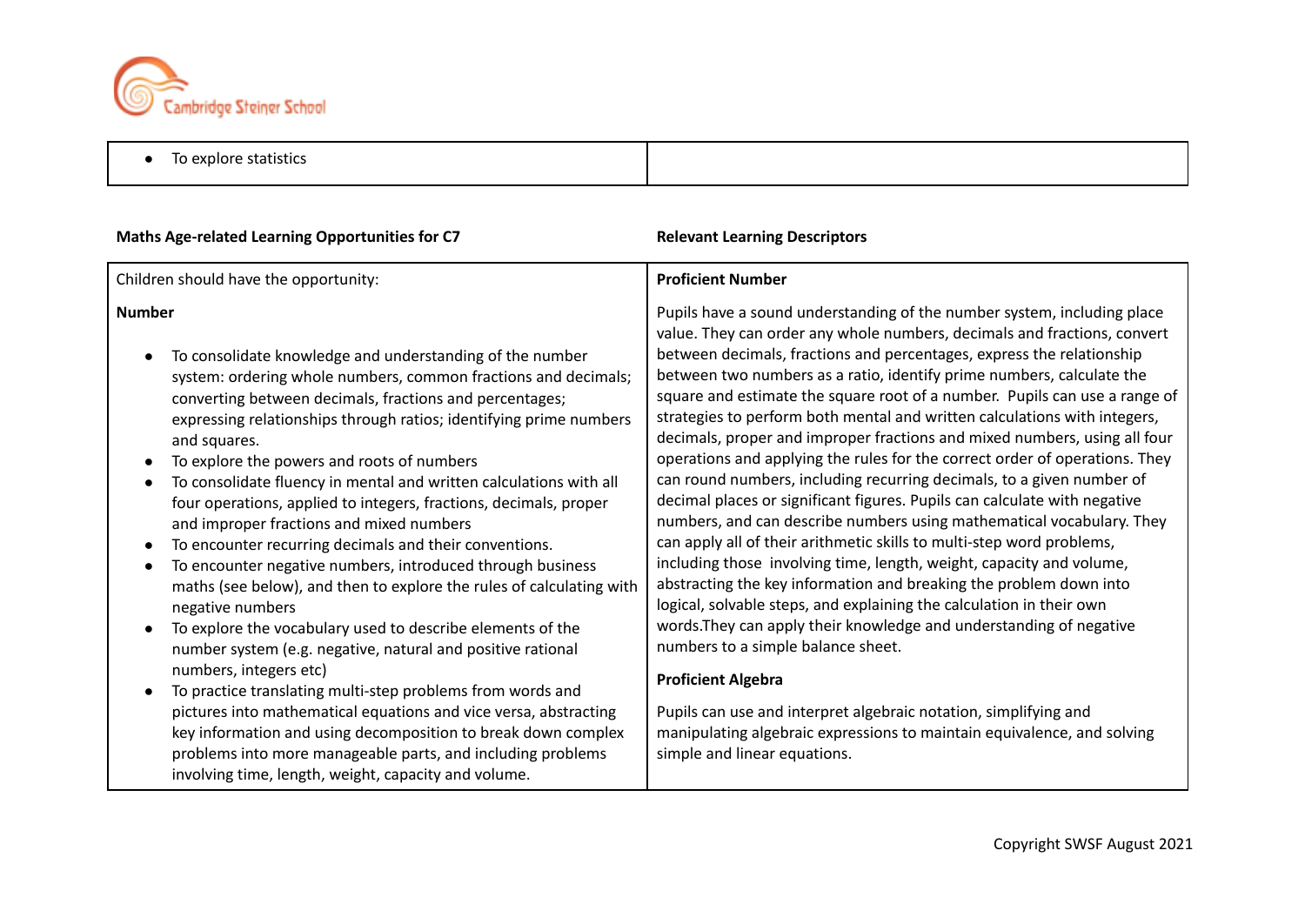

- To explore negative numbers through profit/loss, debits and deficits
- To discuss their thinking and methods with the teacher and their peers.

### **Algebra**

- To explore simple and linear equations, including the rules and conventions of using brackets, fractions and negative numbers, the correct order of operations, and associative/distributive properties
- To explore the making and transforming of formulae
- To explore simple set theory (e.g. through types of quadrilateral and their symmetries)

#### **Shape, Space and Measure**

- To explore the area of a circle and the value of  $\mathcal{F}$
- To explore the accurate calculation of the area of geometrical shapes, and any shape bounded by straight lines and circular arcs
- To explore translations and movement properties of given figures
- To explore Pythagoras' theorem
- To explore tangents to circles
- To explore perspective drawing

#### **Data Handling**

- To further explore statistics
- To explore probability through simple fractions and probability lines
- To explore the accurate collection and presentation of data using block graphs, line graphs and pictograms

### **Proficient Shape, Space and Measure**

Pupils can calculate the perimeter and area of any shape. They can plot points and shapes onto coordinate axes, accurately rotating, translating and reflecting given figures. Pupils can use Pythagoras' theorem to solve problems involving right-angled triangles, and use known results to obtain simple proofs. They understand that a tangent forms a right angle with the radius at the point of intersection. Pupils can use the principles of perspective drawing to realistically depict three-dimensional objects in a two-dimensional plane.

### **Proficient Data Handling**

Pupils can design useful questions and effective collection methods to generate, gather and record both qualitative and quantitative data. They can represent and display collected information in a range of appropriate ways, demonstrating their understanding of the conventions of tables, graphs and diagrams, e.g. axis, row and column labels, legends etc. Pupils can read, interpret and draw line graphs, extracting information to solve problems or draw conclusions. They can find the mean, median and mode of a set of numbers. Pupils can identify and talk about relationships and patterns within sets of data, using tables, graphs and/or diagrams.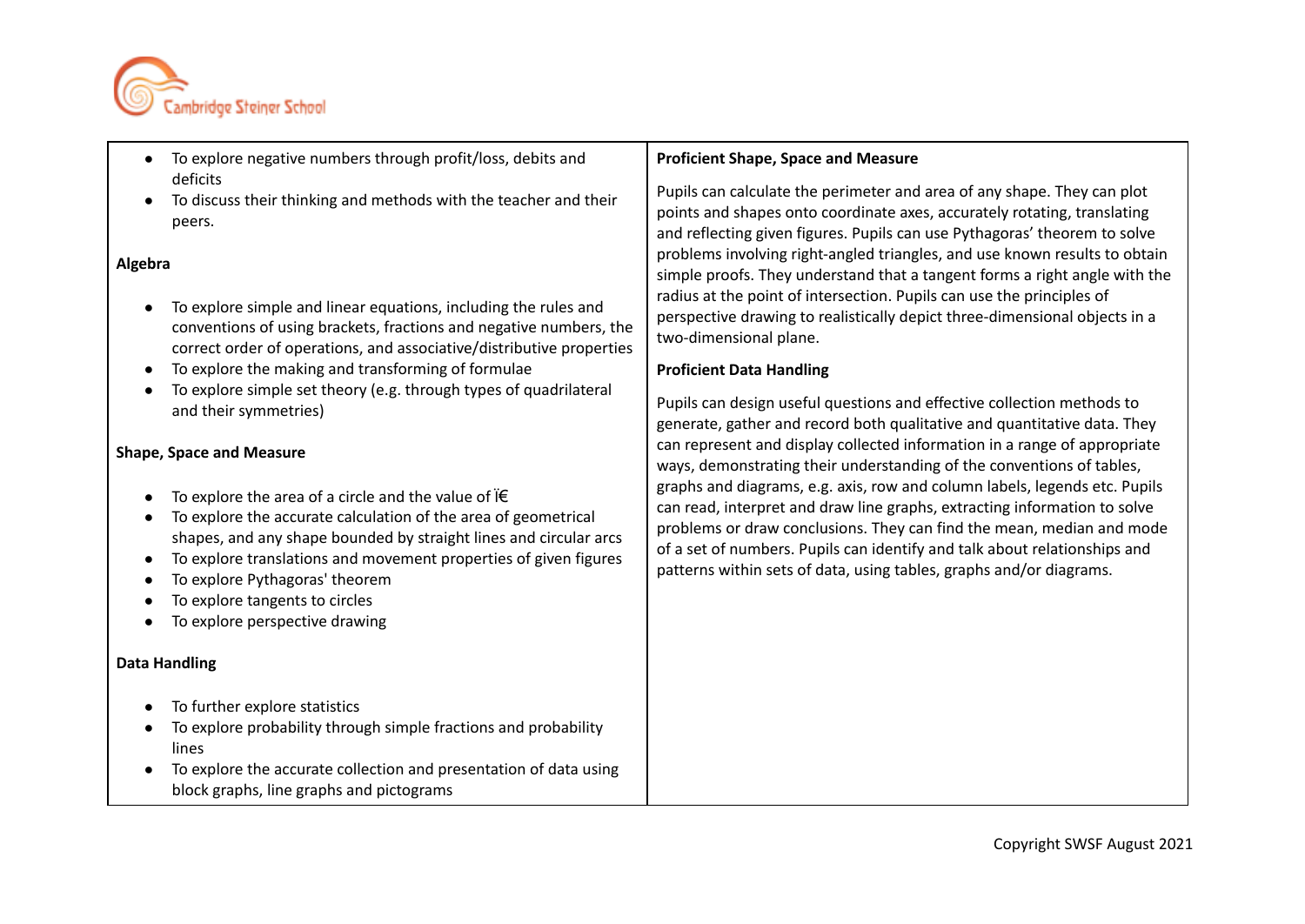

● To use tables, graphs and diagrams to identify patterns and trends in data sets ● To explore negative numbers through profit/loss, debits and deficits

# **Maths Age-related Learning Opportunities for C8 Relevant Learning Descriptors**

| Children should have the opportunity:                                                                                                                                                                                                                                                                                                                                                                                                                                                                                                                                                                                                                                                                                                                                                                                                                                                                                                                                   | <b>Mature, Independent Number</b>                                                                                                                                                                                                                                                                                                                                                                                                                                                                                                                                                                                                                                                                                                                                                                                                                                                                                                                                                                                                                                                                                                                                                                                                                                                                                                                        |
|-------------------------------------------------------------------------------------------------------------------------------------------------------------------------------------------------------------------------------------------------------------------------------------------------------------------------------------------------------------------------------------------------------------------------------------------------------------------------------------------------------------------------------------------------------------------------------------------------------------------------------------------------------------------------------------------------------------------------------------------------------------------------------------------------------------------------------------------------------------------------------------------------------------------------------------------------------------------------|----------------------------------------------------------------------------------------------------------------------------------------------------------------------------------------------------------------------------------------------------------------------------------------------------------------------------------------------------------------------------------------------------------------------------------------------------------------------------------------------------------------------------------------------------------------------------------------------------------------------------------------------------------------------------------------------------------------------------------------------------------------------------------------------------------------------------------------------------------------------------------------------------------------------------------------------------------------------------------------------------------------------------------------------------------------------------------------------------------------------------------------------------------------------------------------------------------------------------------------------------------------------------------------------------------------------------------------------------------|
| <b>Number</b><br>To revise knowledge: ordering numbers, fractions and decimals;<br>converting between decimals, fractions and percentages; showing<br>relationships through ratios; identifying prime and square<br>numbers; calculations with all operations, applied to all forms of<br>number; round any number to a given value<br>To explore the Base 2 number system: binary numbers, binary<br>addition and the connections to computing<br>To revise the vocabulary used to describe elements of the number<br>system (e.g. negative, natural and positive rational numbers,<br>integers etc)<br>To practice translating multi-step problems from words and<br>pictures into mathematical and algebraic equations and vice versa,<br>abstracting information and using decomposition to break down<br>problems into manageable parts, and including problems involving<br>time, length, weight, capacity and volume.<br>To explore balance sheets and mortgages | Pupils have a sound understanding of the number system, including place<br>value. They can order any whole numbers, decimals and fractions, convert<br>between decimals, fractions and percentages, express the relationship<br>between two numbers as a ratio, identify prime numbers, calculate the<br>square and estimate the square root of a number. Pupils can use a range of<br>strategies to perform both mental and written calculations with integers,<br>decimals, negative numbers, proper and improper fractions and mixed<br>numbers, using all four operations. They can round any number to a given<br>number of decimal places or significant figures. Pupils can use<br>mathematical vocabulary appropriately. They can apply all of their<br>arithmetic skills to multi-step word problems, including those involving<br>time, length, weight, capacity and volume, abstracting the key information<br>and breaking the problem down into logical, solvable steps, and explaining<br>the calculation in their own words. Pupils can complete a simple balance<br>sheet and solve problems involving the calculation of interest on<br>mortgages.<br><b>Mature, Independent Algebra</b><br>Pupils can use and interpret algebraic notation, simplifying and<br>manipulating algebraic expressions to maintain equivalence, and solving |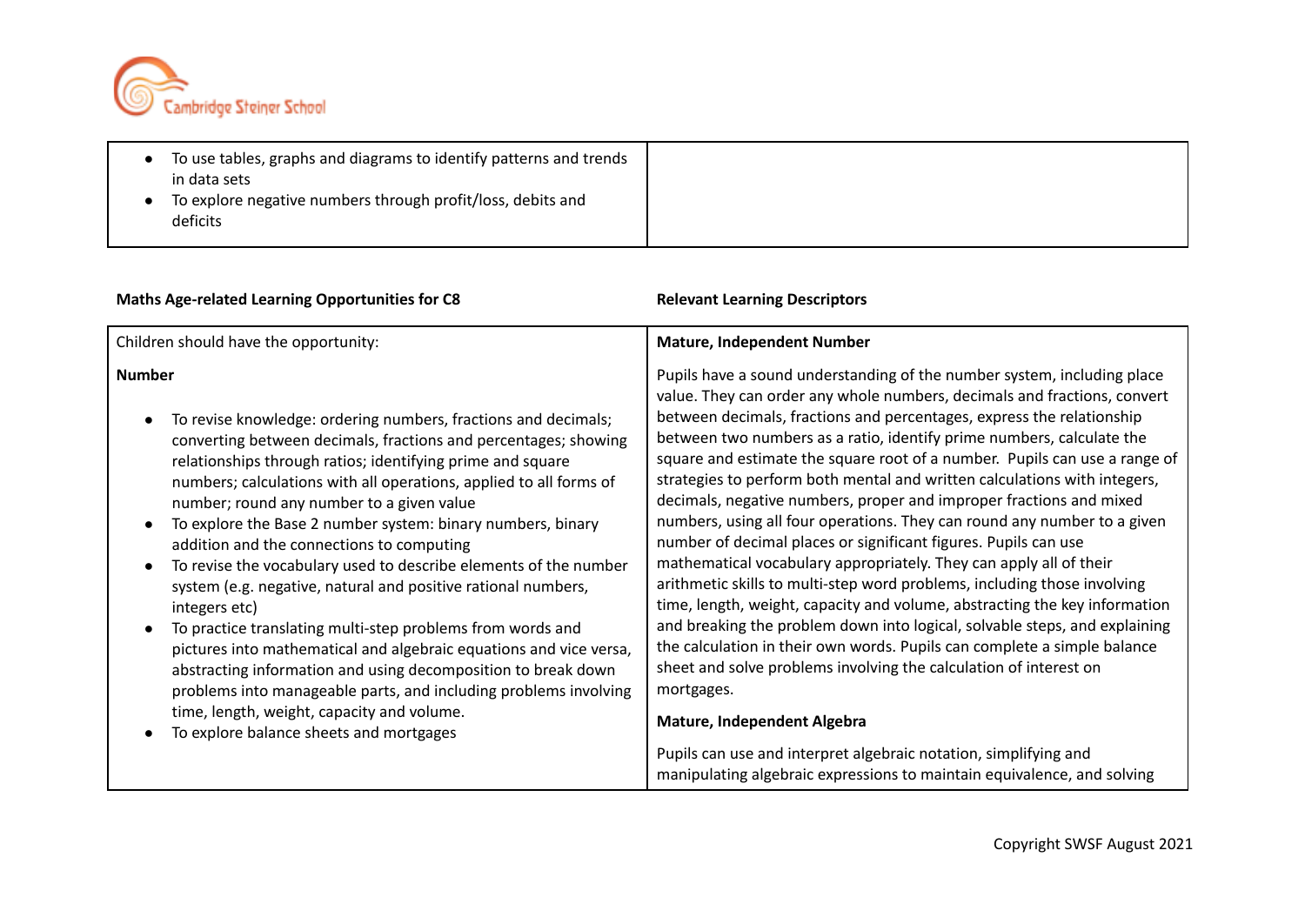

| $\bullet$                                                                  | To discuss their thinking and methods with the teacher and their<br>peers.                                                                                                                                                                                                                                                                         | linear equations. Pupils can draw the graph of a linear equation. They can<br>calculate the gradient and work out the y-intercept of a line from a graph<br>and use these to build the equation of the line.                                                                                                                                                                                                                                                                   |
|----------------------------------------------------------------------------|----------------------------------------------------------------------------------------------------------------------------------------------------------------------------------------------------------------------------------------------------------------------------------------------------------------------------------------------------|--------------------------------------------------------------------------------------------------------------------------------------------------------------------------------------------------------------------------------------------------------------------------------------------------------------------------------------------------------------------------------------------------------------------------------------------------------------------------------|
| Algebra                                                                    |                                                                                                                                                                                                                                                                                                                                                    | Mature, Independent Shape, Space and Measure                                                                                                                                                                                                                                                                                                                                                                                                                                   |
| $\bullet$<br>$\bullet$                                                     | To further explore commutative, associative and distributive law<br>and the expansion of brackets<br>To explore the factors of the difference between the squares<br>To explore graphs of straight lines and curves, and using these to<br>solve simultaneous equations                                                                            | Pupils can calculate the volume and surface area of a range of shapes, and<br>compare their densities. They can construct different types of conic section<br>and plot the loci of lines and planes. Pupils can use coordinate axes to<br>enlarge given figures. They can identify and apply circle definitions and<br>properties, including centre, radius, diameter, circumference, tangent, arc,<br>sector and segment, and can construct orthogonal curves. Pupils can use |
| $\bullet$                                                                  | <b>Shape, Space and Measure</b><br>To explore the accurate calculation of the volume and surface area<br>of a range of geometrical shapes, and the relationship between                                                                                                                                                                            | Pythagoras' theorem to solve problems, including finding the altitude of a<br>given triangle. They can find the internal and external angles of polygons.<br>Pupils can use the principles of perspective drawing to realistically depict<br>three-dimensional objects in a two-dimensional plane.                                                                                                                                                                             |
|                                                                            | weight and density<br>To explore conic sections                                                                                                                                                                                                                                                                                                    | <b>Mature, Independent Data Handling</b>                                                                                                                                                                                                                                                                                                                                                                                                                                       |
| $\bullet$<br>$\bullet$<br>$\bullet$<br>$\bullet$<br>$\bullet$<br>$\bullet$ | To explore the locus of line and plane,<br>To explore the enlargement of given shapes<br>To explore advanced properties of circles, e.g. orthogonal curves<br>To further investigate Pythagoras' Theorem<br>To explore internal and external angles of polygons<br>To further explore spatial perspective drawing, including the golden<br>section | Pupils can find the mean, median, mode and range of a set of numbers.<br>They can record, describe and analyse the frequency of outcomes of simple<br>probability experiments, enumerating these using tables, grids and/or Venn<br>diagrams. Pupils can identify and describe simple mathematical<br>relationships between two variables in observational and experimental<br>contexts, illustrating this using, for example, a scatter graph.                                |
|                                                                            | <b>Data Handling</b>                                                                                                                                                                                                                                                                                                                               |                                                                                                                                                                                                                                                                                                                                                                                                                                                                                |
| $\bullet$                                                                  | To further explore statistics, including the mean, median, mode,<br>and range<br>To explore probability through investigation of combination and<br>permutation; recording, describing and analysing the frequency of                                                                                                                              |                                                                                                                                                                                                                                                                                                                                                                                                                                                                                |